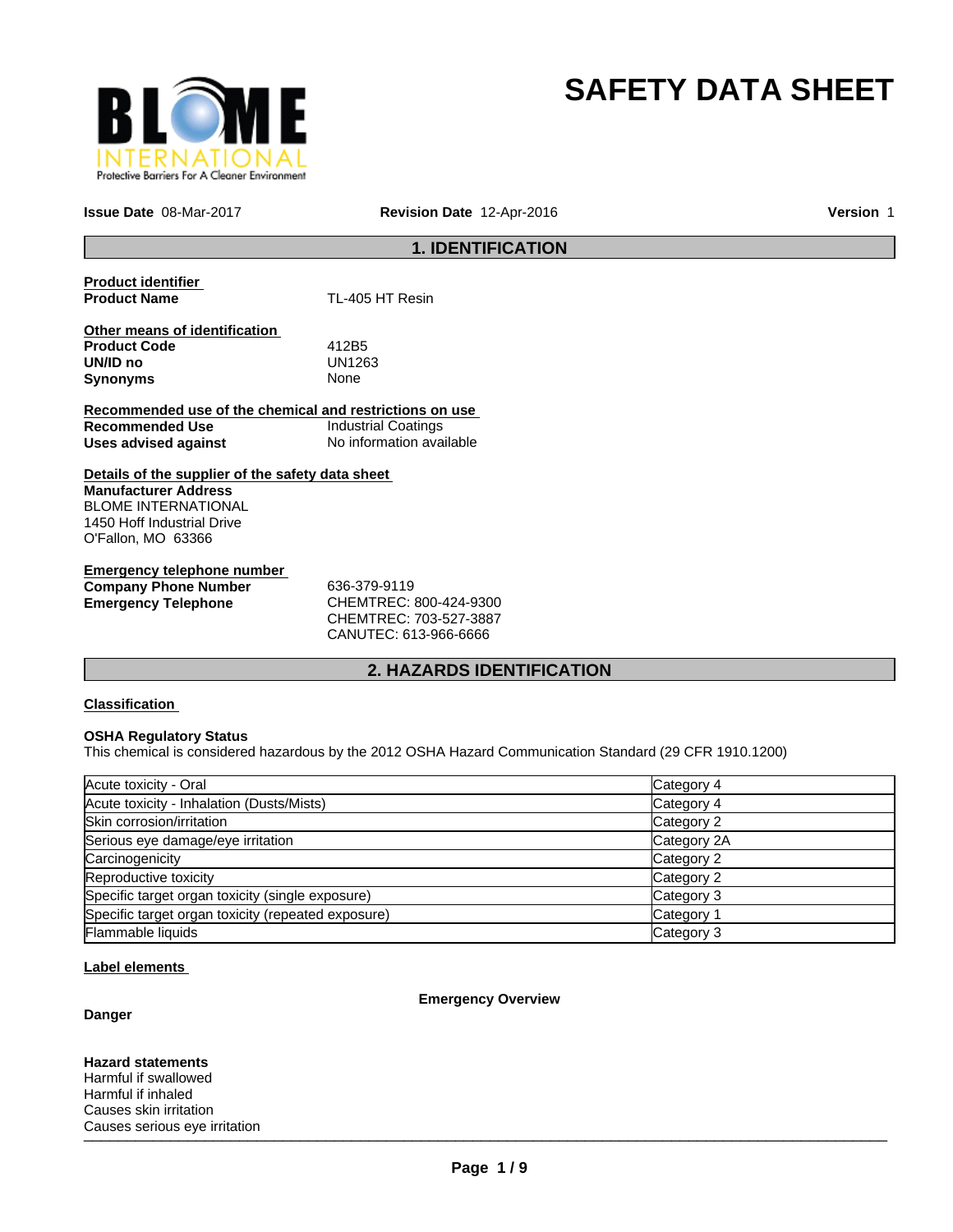Suspected of causing cancer Suspected of damaging fertility or the unborn child May cause respiratory irritation. May cause drowsiness or dizziness Causes damage to organs through prolonged or repeated exposure Flammable liquid and vapor



 $\overline{\phantom{a}}$  ,  $\overline{\phantom{a}}$  ,  $\overline{\phantom{a}}$  ,  $\overline{\phantom{a}}$  ,  $\overline{\phantom{a}}$  ,  $\overline{\phantom{a}}$  ,  $\overline{\phantom{a}}$  ,  $\overline{\phantom{a}}$  ,  $\overline{\phantom{a}}$  ,  $\overline{\phantom{a}}$  ,  $\overline{\phantom{a}}$  ,  $\overline{\phantom{a}}$  ,  $\overline{\phantom{a}}$  ,  $\overline{\phantom{a}}$  ,  $\overline{\phantom{a}}$  ,  $\overline{\phantom{a}}$ 

**Appearance** viscous **Physical state** liquid **Odor** Strong Aromatic

# **Precautionary Statements - Prevention**

Obtain special instructions before use Do not handle until all safety precautions have been read and understood Use personal protective equipment as required Wash face, hands and any exposed skin thoroughly after handling Do not eat, drink or smoke when using this product Use only outdoors or in a well-ventilated area Do not breathe dust/fume/gas/mist/vapors/spray Keep away from heat/sparks/open flames/hot surfaces. - No smoking Keep container tightly closed Use explosion-proof electrical/ ventilating / lighting/ mixing / equipment Use only non-sparking tools Take precautionary measures against static discharge Keep cool

# **Precautionary Statements - Response**

IF exposed or concerned: Get medical advice/attention IF IN EYES: Rinse cautiously with water for several minutes. Remove contact lenses, if present and easy to do. Continue rinsing If eye irritation persists: Get medical advice/attention IF ON SKIN (or hair): Remove/Take off immediately all contaminated clothing. Rinse skin with water/shower If skin irritation occurs: Get medical advice/attention Wash contaminated clothing before reuse IF INHALED: Remove victim to fresh air and keep at rest in a position comfortable for breathing IF SWALLOWED: Call a POISON CENTER or doctor/physician if you feel unwell Rinse mouth In case of fire: Use CO2, dry chemical, or foam for extinction

# **Precautionary Statements - Storage**

Store locked up Store in a well-ventilated place. Keep container tightly closed

# **Precautionary Statements - Disposal**

Dispose of contents/container to an approved waste disposal plant

#### **Hazards not otherwise classified (HNOC)**

Not applicable

# **Other Information**

Toxic to aquatic life with long lasting effects.

#### **Unknown acute toxicity**

63% of the mixture consists of ingredient(s) of unknown toxicity

# **3. COMPOSITION/INFORMATION ON INGREDIENTS**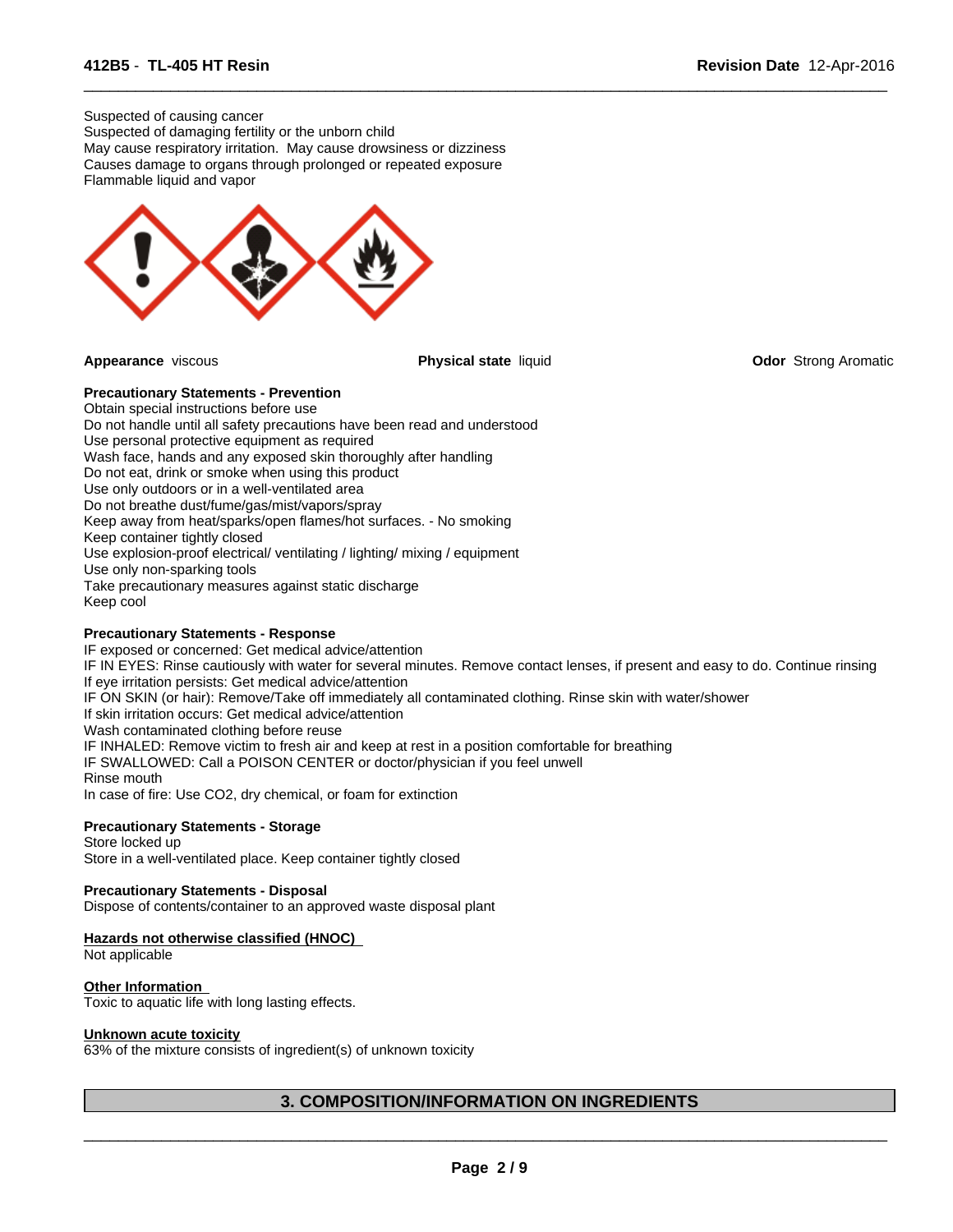# **Substance**

Not applicable

### **Mixture**

| <b>Chemical Name</b>                                                                                  | <b>CAS No</b> | Weight-%                              |  |
|-------------------------------------------------------------------------------------------------------|---------------|---------------------------------------|--|
| /inyl<br>* Ester Resin                                                                                | Proprietary   | $\overline{\phantom{a}}$<br>40<br>7 U |  |
| Stvrene                                                                                               | 100-42-5      | .40<br>. .<br>ັ                       |  |
| ∀The concentraces state as focus sentented \ of sense self-se have been collebed to a large de second |               |                                       |  |

 $\overline{\phantom{a}}$  ,  $\overline{\phantom{a}}$  ,  $\overline{\phantom{a}}$  ,  $\overline{\phantom{a}}$  ,  $\overline{\phantom{a}}$  ,  $\overline{\phantom{a}}$  ,  $\overline{\phantom{a}}$  ,  $\overline{\phantom{a}}$  ,  $\overline{\phantom{a}}$  ,  $\overline{\phantom{a}}$  ,  $\overline{\phantom{a}}$  ,  $\overline{\phantom{a}}$  ,  $\overline{\phantom{a}}$  ,  $\overline{\phantom{a}}$  ,  $\overline{\phantom{a}}$  ,  $\overline{\phantom{a}}$ 

The exact percentage (concentration) of composition has been withheld as a trade secret.

| <b>4. FIRST AID MEASURES</b>                                |                                                                                                                                                                                                                                                |  |  |  |
|-------------------------------------------------------------|------------------------------------------------------------------------------------------------------------------------------------------------------------------------------------------------------------------------------------------------|--|--|--|
| Description of first aid measures                           |                                                                                                                                                                                                                                                |  |  |  |
| <b>General advice</b>                                       | In case of accident or unwellness, seek medical advice immediately (show directions for<br>use or safety data sheet if possible). If symptoms persist, call a physician.                                                                       |  |  |  |
| Eye contact                                                 | Immediately flush with plenty of water. After initial flushing, remove any contact lenses and<br>continue flushing for at least 15 minutes. Keep eye wide open while rinsing. If symptoms<br>persist, call a physician.                        |  |  |  |
| <b>Skin contact</b>                                         | Wash off immediately with soap and plenty of water while removing all contaminated<br>clothes and shoes. Wash contaminated clothing before reuse. If skin irritation persists, call<br>a physician.                                            |  |  |  |
| <b>Inhalation</b>                                           | Remove to fresh air. Call a physician. If breathing is irregular or stopped, administer<br>artificial respiration. Avoid direct contact with skin. Use barrier to give mouth-to-mouth<br>resuscitation. If symptoms persist, call a physician. |  |  |  |
| Ingestion                                                   | Call a physician or poison control center immediately. Do not induce vomiting without<br>medical advice. Rinse mouth. Never give anything by mouth to an unconscious person.                                                                   |  |  |  |
| Self-protection of the first aider                          | Remove all sources of ignition. Use personal protective equipment as required.                                                                                                                                                                 |  |  |  |
| Most important symptoms and effects, both acute and delayed |                                                                                                                                                                                                                                                |  |  |  |
| <b>Symptoms</b>                                             | May cause redness and tearing of the eyes. Coughing and/ or wheezing. May cause skin<br>irritation. Drowsiness. Dizziness.                                                                                                                     |  |  |  |
|                                                             | Indication of any immediate medical attention and special treatment needed                                                                                                                                                                     |  |  |  |
| Note to physicians                                          | Treat symptomatically.                                                                                                                                                                                                                         |  |  |  |
|                                                             | <b>5. FIRE-FIGHTING MEASURES</b>                                                                                                                                                                                                               |  |  |  |

#### **Suitable extinguishing media**

Use extinguishing measures that are appropriate to local circumstances and the surrounding environment. Dry chemical, CO2, sand, earth, water spray or regular foam.

**Unsuitable extinguishing media** Do not use a solid water stream as it may scatter and spread fire.

# **Specific hazards arising from the chemical**

Flammable. Thermal decomposition can lead to release of irritating and toxic gases and vapors.

**Hazardous combustion products**Carbon monoxide. Carbon dioxide (CO2).

# **Explosion data Sensitivity to Mechanical Impact** None.

**Sensitivity to Static Discharge** May be ignited by heat, sparks or flames.

# **Protective equipment and precautions for firefighters**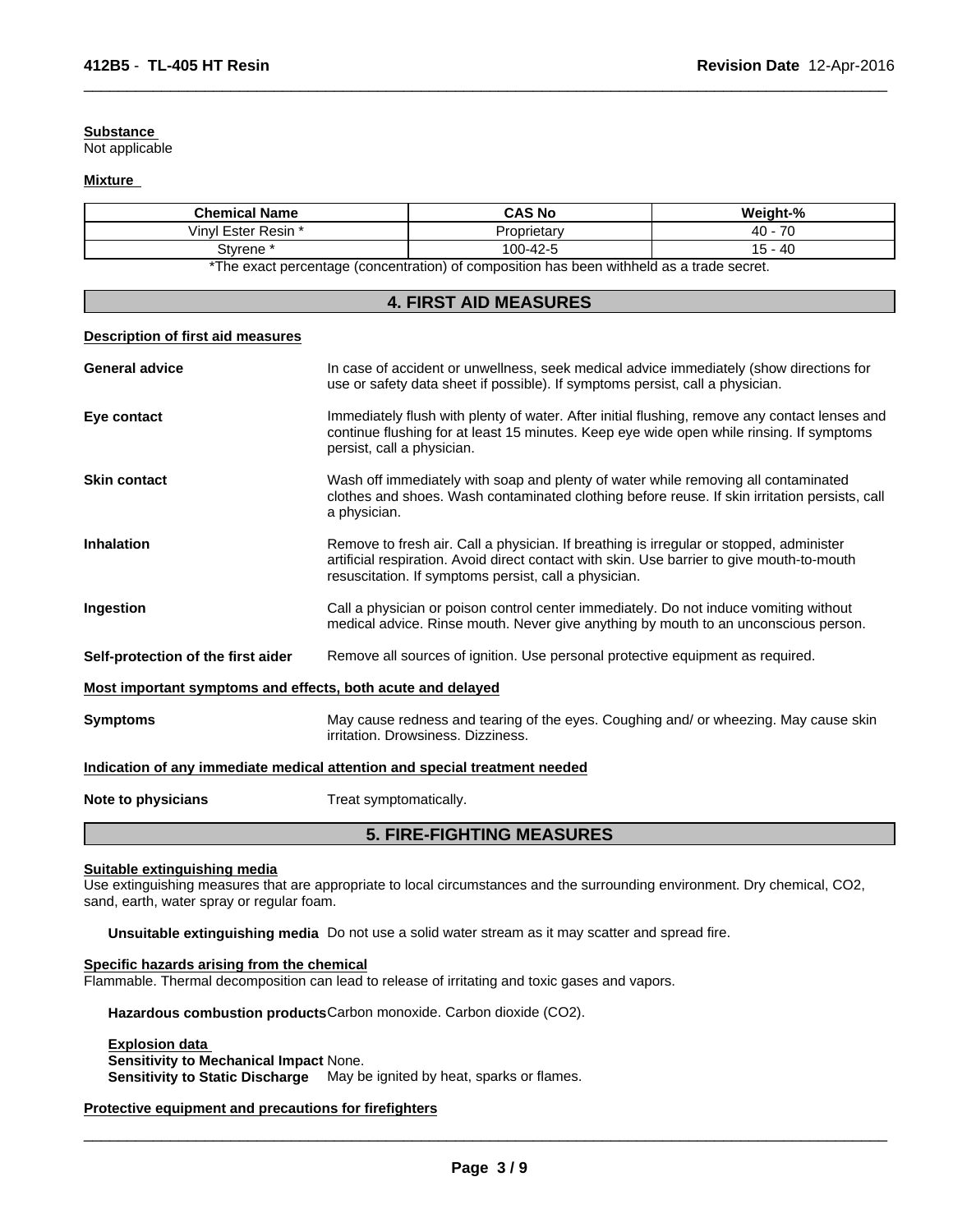As in any fire, wear self-contained breathing apparatus pressure-demand, MSHA/NIOSH (approved or equivalent) and full protective gear. Burning produces heavy smoke. Avoid runoff to waterways and sewers.

# **6. ACCIDENTAL RELEASE MEASURES**

 $\overline{\phantom{a}}$  ,  $\overline{\phantom{a}}$  ,  $\overline{\phantom{a}}$  ,  $\overline{\phantom{a}}$  ,  $\overline{\phantom{a}}$  ,  $\overline{\phantom{a}}$  ,  $\overline{\phantom{a}}$  ,  $\overline{\phantom{a}}$  ,  $\overline{\phantom{a}}$  ,  $\overline{\phantom{a}}$  ,  $\overline{\phantom{a}}$  ,  $\overline{\phantom{a}}$  ,  $\overline{\phantom{a}}$  ,  $\overline{\phantom{a}}$  ,  $\overline{\phantom{a}}$  ,  $\overline{\phantom{a}}$ 

#### **Personal precautions, protective equipment and emergency procedures**

| <b>Personal precautions</b>                                  | Remove all sources of ignition. Evacuate personnel to safe areas. Ensure adequate<br>ventilation, especially in confined areas. Use personal protective equipment as required.<br>Keep people away from and upwind of spill/leak.                                                                                                                                                                                                                    |
|--------------------------------------------------------------|------------------------------------------------------------------------------------------------------------------------------------------------------------------------------------------------------------------------------------------------------------------------------------------------------------------------------------------------------------------------------------------------------------------------------------------------------|
| <b>Environmental precautions</b>                             |                                                                                                                                                                                                                                                                                                                                                                                                                                                      |
| <b>Environmental precautions</b>                             | Prevent further leakage or spillage if safe to do so. Prevent product from entering drains. Do<br>not flush into surface water or sanitary sewer system.                                                                                                                                                                                                                                                                                             |
| Methods and material for containment and cleaning up         |                                                                                                                                                                                                                                                                                                                                                                                                                                                      |
| <b>Methods for containment</b>                               | Prevent further leakage or spillage if safe to do so.                                                                                                                                                                                                                                                                                                                                                                                                |
| Methods for cleaning up                                      | Dam up. Soak up with inert absorbent material. Pick up and transfer to properly labeled<br>containers.                                                                                                                                                                                                                                                                                                                                               |
|                                                              | 7. HANDLING AND STORAGE                                                                                                                                                                                                                                                                                                                                                                                                                              |
| <b>Precautions for safe handling</b>                         |                                                                                                                                                                                                                                                                                                                                                                                                                                                      |
| Advice on safe handling                                      | Ensure adequate ventilation, especially in confined areas. Keep away from heat, sparks,<br>flame and other sources of ignition (i.e., pilot lights, electric motors and static electricity).<br>Take precautionary measures against static discharges. Use spark-proof tools and<br>explosion-proof equipment. Use with local exhaust ventilation. Use personal protective<br>equipment as required. Do not breathe dust/fume/gas/mist/vapors/spray. |
| Conditions for safe storage, including any incompatibilities |                                                                                                                                                                                                                                                                                                                                                                                                                                                      |
| <b>Storage Conditions</b>                                    | Keep tightly closed in a dry and cool place. Keep in properly labeled containers. Keep away<br>from heat, sparks, flame and other sources of ignition (i.e., pilot lights, electric motors and<br>static electricity). Keep containers tightly closed in a cool, well-ventilated place.                                                                                                                                                              |
| Incompatible materials                                       | Strong acids. Strong bases. Strong oxidizing agents.                                                                                                                                                                                                                                                                                                                                                                                                 |
|                                                              |                                                                                                                                                                                                                                                                                                                                                                                                                                                      |

# **8. EXPOSURE CONTROLS/PERSONAL PROTECTION**

# **Control parameters**

#### **Exposure Guidelines** .

| <b>Chemical Name</b> | <b>ACGIH TLV</b> | <b>OSHA PEL</b>  | <b>NIOSH IDLH</b>          |
|----------------------|------------------|------------------|----------------------------|
| Styrene              | STEL: 40 ppm     | TWA: 100 ppm     | IDLH: 700 ppm              |
| 100-42-5             | TWA: 20 ppm      | Ceiling: 200 ppm | TWA: 50 ppm                |
|                      |                  |                  | TWA: $215 \text{ mg/m}^3$  |
|                      |                  |                  | STEL: 100 ppm              |
|                      |                  |                  | STEL: $425 \text{ mg/m}^3$ |

*NIOSH IDLH Immediately Dangerous to Life or Health*

**Appropriate engineering controls**

**Engineering Controls** Showers

Eyewash stations Ventilation systems.

# **Individual protection measures, such as personal protective equipment**

**Eye/face protection** Wear safety glasses with side shields (or goggles).  $\_$  ,  $\_$  ,  $\_$  ,  $\_$  ,  $\_$  ,  $\_$  ,  $\_$  ,  $\_$  ,  $\_$  ,  $\_$  ,  $\_$  ,  $\_$  ,  $\_$  ,  $\_$  ,  $\_$  ,  $\_$  ,  $\_$  ,  $\_$  ,  $\_$  ,  $\_$  ,  $\_$  ,  $\_$  ,  $\_$  ,  $\_$  ,  $\_$  ,  $\_$  ,  $\_$  ,  $\_$  ,  $\_$  ,  $\_$  ,  $\_$  ,  $\_$  ,  $\_$  ,  $\_$  ,  $\_$  ,  $\_$  ,  $\_$  ,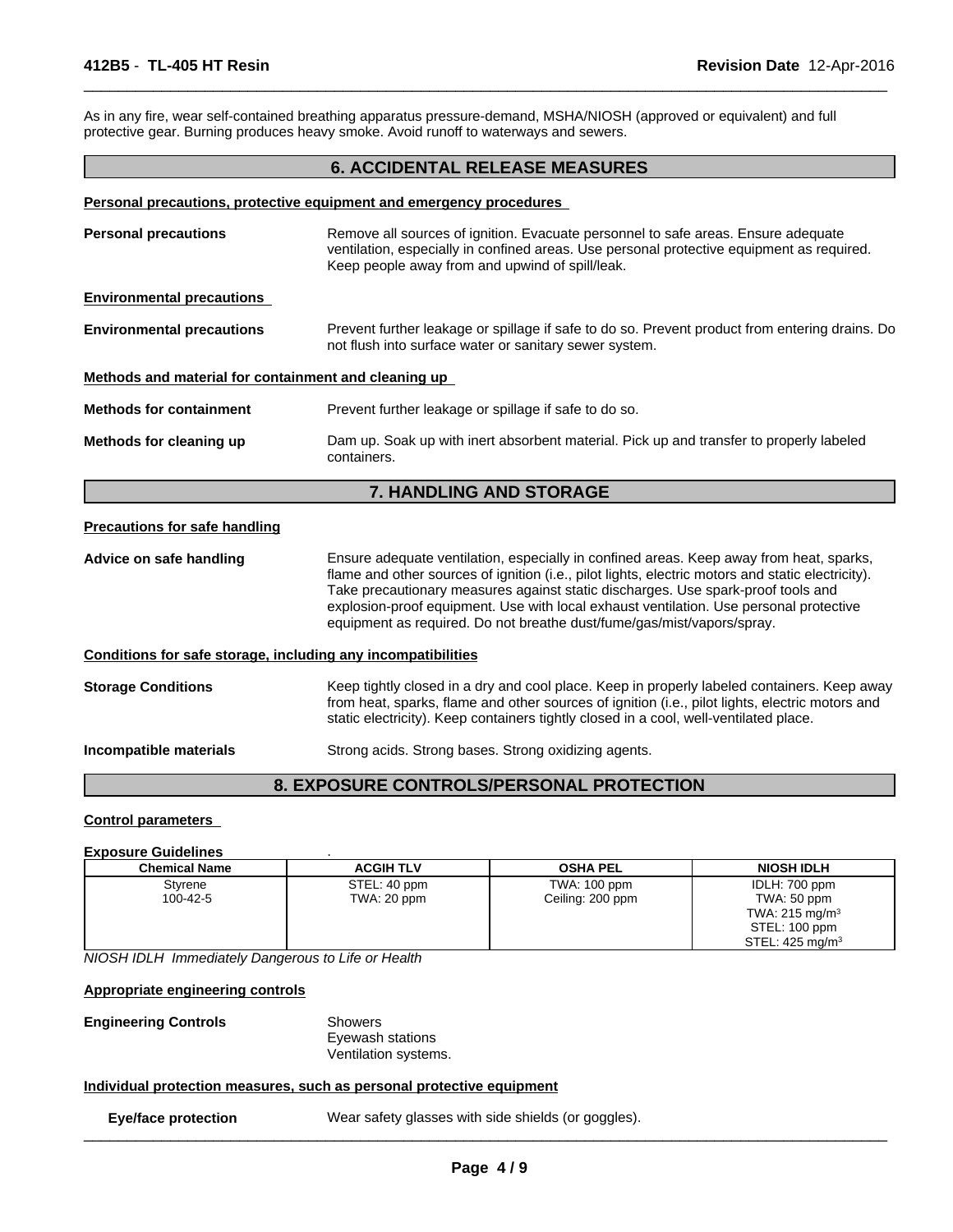| Skin and body protection              | Wear protective gloves and protective clothing.                                                                                                                                                                                                                                                                                  |
|---------------------------------------|----------------------------------------------------------------------------------------------------------------------------------------------------------------------------------------------------------------------------------------------------------------------------------------------------------------------------------|
| <b>Respiratory protection</b>         | If exposure limits are exceeded or irritation is experienced, NIOSH/MSHA approved<br>respiratory protection should be worn. Positive-pressure supplied air respirators may be<br>required for high airborne contaminant concentrations. Respiratory protection must be<br>provided in accordance with current local regulations. |
| <b>General Hygiene Considerations</b> | Handle in accordance with good industrial hygiene and safety practice. When using do not<br>eat, drink or smoke. Regular cleaning of equipment, work area and clothing is<br>recommended.                                                                                                                                        |
|                                       |                                                                                                                                                                                                                                                                                                                                  |

 $\overline{\phantom{a}}$  ,  $\overline{\phantom{a}}$  ,  $\overline{\phantom{a}}$  ,  $\overline{\phantom{a}}$  ,  $\overline{\phantom{a}}$  ,  $\overline{\phantom{a}}$  ,  $\overline{\phantom{a}}$  ,  $\overline{\phantom{a}}$  ,  $\overline{\phantom{a}}$  ,  $\overline{\phantom{a}}$  ,  $\overline{\phantom{a}}$  ,  $\overline{\phantom{a}}$  ,  $\overline{\phantom{a}}$  ,  $\overline{\phantom{a}}$  ,  $\overline{\phantom{a}}$  ,  $\overline{\phantom{a}}$ 

# **9. PHYSICAL AND CHEMICAL PROPERTIES**

# **Information on basic physical and chemical properties**

| <b>Physical state</b><br>Appearance<br>Color                         | liquid<br>viscous<br>amber or pigmented | Odor<br><b>Odor threshold</b>    | <b>Strong Aromatic</b><br><1 ppm |
|----------------------------------------------------------------------|-----------------------------------------|----------------------------------|----------------------------------|
| <b>Property</b>                                                      | <b>Values</b>                           | Remarks • Method                 |                                  |
| рH                                                                   | No information available                |                                  |                                  |
| Melting point / freezing point                                       | No information available                |                                  |                                  |
| Boiling point / boiling range                                        | 115 °C / 239 °F                         |                                  |                                  |
| <b>Flash point</b>                                                   | 27 °C / 80 °F<br>1                      | Pensky-Martens Closed Cup (PMCC) |                                  |
| <b>Evaporation rate</b>                                              | No information available                |                                  |                                  |
| Flammability (solid, gas)                                            |                                         |                                  |                                  |
| <b>Flammability Limit in Air</b><br><b>Upper flammability limit:</b> | 1.1%                                    |                                  |                                  |
| Lower flammability limit:                                            | 6.6%                                    |                                  |                                  |
| Vapor pressure                                                       | 0.57 kPa                                | @ 20 °C                          |                                  |
| <b>Vapor density</b>                                                 | >1                                      |                                  |                                  |
| <b>Relative density</b>                                              | $1.0 - 1.2$                             |                                  |                                  |
| <b>Water solubility</b>                                              | Insoluble in water                      |                                  |                                  |
| Solubility in other solvents                                         | No information available                |                                  |                                  |
| <b>Partition coefficient</b>                                         | No information available                |                                  |                                  |
| <b>Autoignition temperature</b>                                      | No information available                |                                  |                                  |
| <b>Decomposition temperature</b>                                     | No information available                |                                  |                                  |
| <b>Kinematic viscosity</b>                                           | $> 1000$ mm2/s                          | @ 40 °C                          |                                  |
| <b>Dynamic viscosity</b>                                             | No information available                |                                  |                                  |
| <b>Explosive properties</b>                                          | Not an explosive                        |                                  |                                  |
| <b>Oxidizing properties</b>                                          | Not applicable                          |                                  |                                  |
| <b>Other Information</b>                                             |                                         |                                  |                                  |
| <b>Softening point</b>                                               | No information available                |                                  |                                  |
| <b>Molecular weight</b>                                              | No information available                |                                  |                                  |
| <b>VOC Content (%)</b>                                               | No information available                |                                  |                                  |
| <b>Density</b>                                                       | No information available                |                                  |                                  |
| <b>Bulk density</b>                                                  | No information available                |                                  |                                  |

**10. STABILITY AND REACTIVITY**

# **Reactivity**  No data available

**Chemical stability** Stable under recommended storage conditions. **Possibility of Hazardous Reactions** None under normal processing. **Hazardous polymerization** Hazardous polymerization may occur.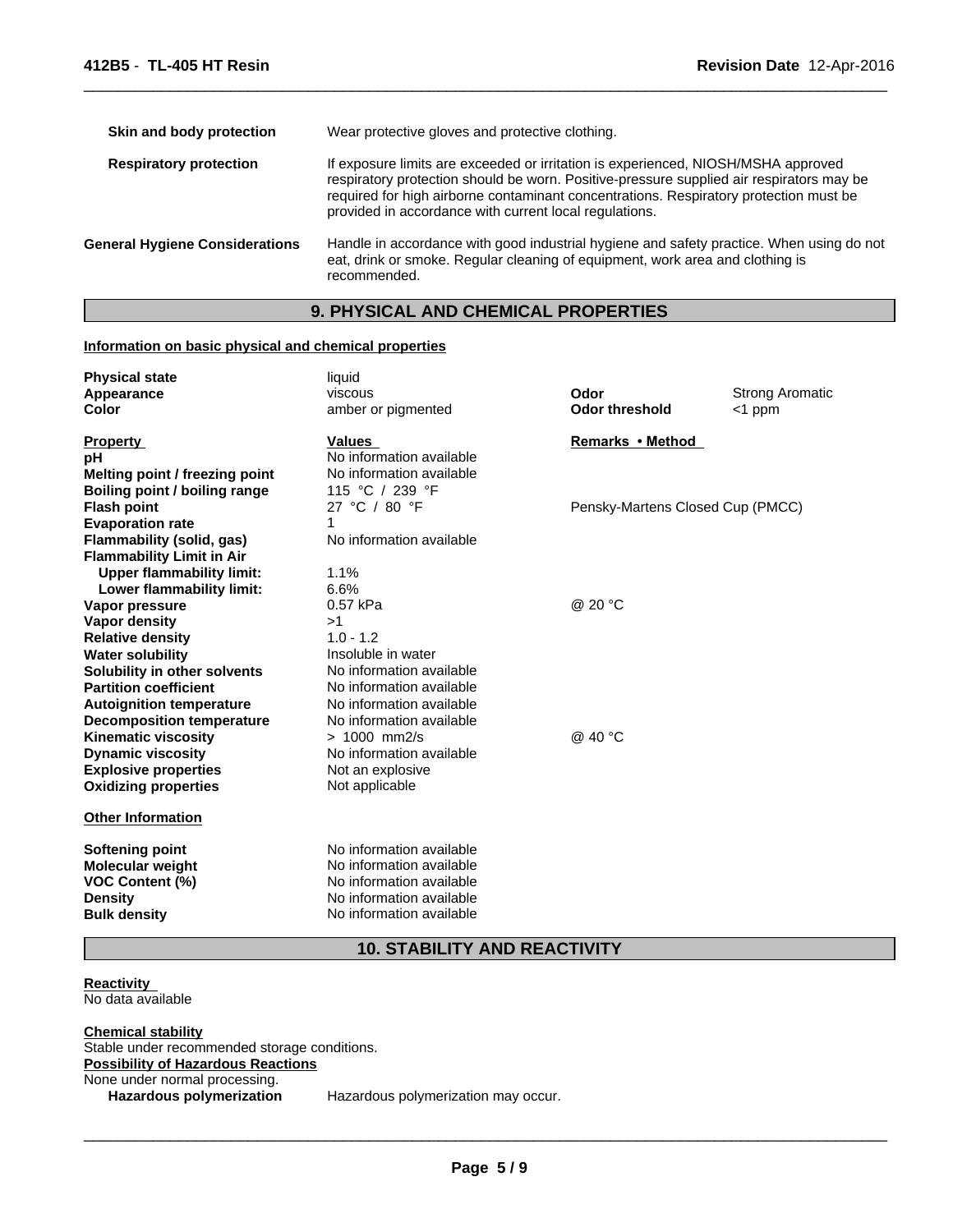# **Conditions to avoid**

Heat, flames and sparks.

**Incompatible materials** Strong acids. Strong bases. Strong oxidizing agents.

# **Hazardous Decomposition Products**

Thermal decomposition can lead to release of irritating and toxic gases and vapors. Carbon monoxide. Carbon dioxide (CO2).

# **11. TOXICOLOGICAL INFORMATION**

 $\overline{\phantom{a}}$  ,  $\overline{\phantom{a}}$  ,  $\overline{\phantom{a}}$  ,  $\overline{\phantom{a}}$  ,  $\overline{\phantom{a}}$  ,  $\overline{\phantom{a}}$  ,  $\overline{\phantom{a}}$  ,  $\overline{\phantom{a}}$  ,  $\overline{\phantom{a}}$  ,  $\overline{\phantom{a}}$  ,  $\overline{\phantom{a}}$  ,  $\overline{\phantom{a}}$  ,  $\overline{\phantom{a}}$  ,  $\overline{\phantom{a}}$  ,  $\overline{\phantom{a}}$  ,  $\overline{\phantom{a}}$ 

# **Information on likely routes of exposure**

## **Product Information**

**Inhalation** Irritating to respiratory system. May cause drowsiness or dizziness. Harmful by inhalation. **Eye contact I**rritating to eyes. **Skin contact Irritating to skin. Ingestion** Harmful if swallowed.

| <b>Chemical Name</b> | Oral LD50                             | <b>Dermal LD50</b> | <b>Inhalation LC50</b>     |
|----------------------|---------------------------------------|--------------------|----------------------------|
| Styrene<br>100-42-5  | Rat<br>$\sim$<br>1000 mg/kg<br>-<br>- |                    | Rat,<br>\ 4 h<br>ma/L<br>- |

#### **Information on toxicological effects**

**Symptoms** Vapors may cause drowsiness and dizziness. Coughing and/ or wheezing. May cause skin irritation. May cause redness and tearing of the eyes.

# **Delayed and immediate effects as well as chronic effects from short and long-term exposure**

| Sensitization                                                                                                               |                                                                                                                                                                | Based on available data, the classification criteria are not met.                                                |                                                                                                                                                                                 |             |
|-----------------------------------------------------------------------------------------------------------------------------|----------------------------------------------------------------------------------------------------------------------------------------------------------------|------------------------------------------------------------------------------------------------------------------|---------------------------------------------------------------------------------------------------------------------------------------------------------------------------------|-------------|
| Germ cell mutagenicity                                                                                                      |                                                                                                                                                                | Based on available data, the classification criteria are not met.                                                |                                                                                                                                                                                 |             |
| Carcinogenicity                                                                                                             |                                                                                                                                                                |                                                                                                                  | The table below indicates whether each agency has listed any ingredient as a carcinogen.                                                                                        |             |
| Chemical Name                                                                                                               | <b>ACGIH</b>                                                                                                                                                   | <b>IARC</b>                                                                                                      | <b>NTP</b>                                                                                                                                                                      | <b>OSHA</b> |
| <b>Styrene</b>                                                                                                              |                                                                                                                                                                | Group 2B                                                                                                         | Reasonably Anticipated                                                                                                                                                          | X           |
| 100-42-5                                                                                                                    |                                                                                                                                                                |                                                                                                                  |                                                                                                                                                                                 |             |
| Group 2B - Possibly Carcinogenic to Humans<br>NTP (National Toxicology Program)<br>X - Present                              | Reasonably Anticipated - Reasonably Anticipated to be a Human Carcinogen<br>OSHA (Occupational Safety and Health Administration of the US Department of Labor) |                                                                                                                  |                                                                                                                                                                                 |             |
| <b>Reproductive toxicity</b><br><b>STOT - single exposure</b><br><b>STOT - repeated exposure</b><br><b>Chronic toxicity</b> | reproductive toxin.                                                                                                                                            | Respiratory system. Central nervous system.<br>Based on available data, the classification criteria are not met. | Product is or contains a chemical which is a known or suspected reproductive hazard.<br>Avoid repeated exposure. May cause adverse liver effects. Contains a known or suspected |             |
| <b>Target Organ Effects</b><br>Aspiration hazard                                                                            |                                                                                                                                                                | Based on available data, the classification criteria are not met.                                                | Central nervous system, Eyes, liver, lungs, Reproductive System, Respiratory system, Skin.                                                                                      |             |

**Numerical measures of toxicity - Product Information** 

**The following values are calculated based on chapter 3.1 of the GHS document** .

| ATEmix (oral)                 | 1,139.00 mg/kg |
|-------------------------------|----------------|
| ATEmix (inhalation-dust/mist) | 1.95 mg/l      |

# **12. ECOLOGICAL INFORMATION**

### **Ecotoxicity**

Very toxic to aquatic life with long lasting effects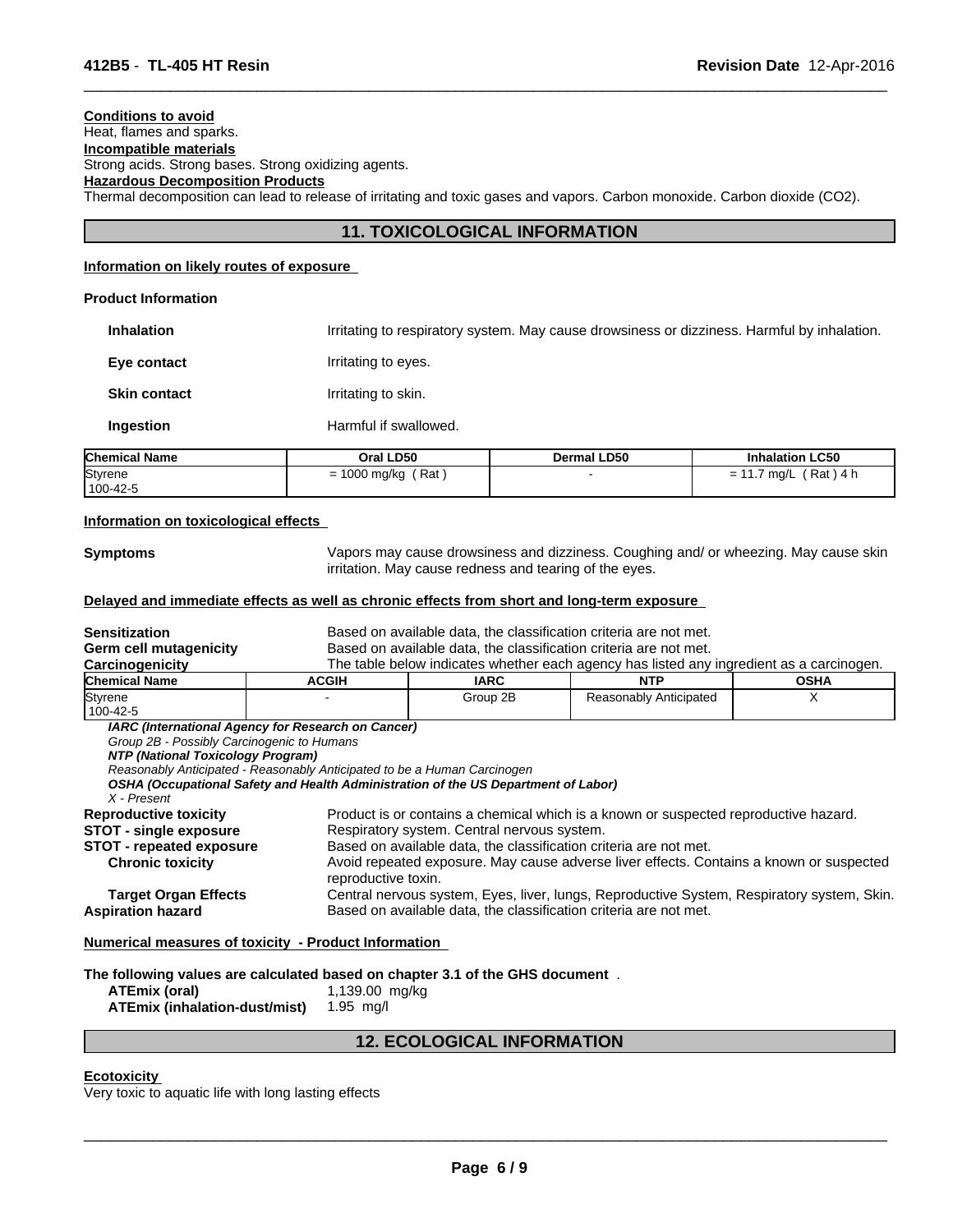#### 73 % of the mixture consists of components(s) of unknown hazards to the aquatic environment

| <b>Chemical Name</b> | Algae/aquatic plants              | Fish                                | Crustacea                               |
|----------------------|-----------------------------------|-------------------------------------|-----------------------------------------|
| Styrene              | 1.4: 72 h Pseudokirchneriella     | 19.03 - 33.53: 96 h Lepomis         | $ 3.3 - 7.4 $ : 48 h Daphnia magna mg/L |
| 100-42-5             | subcapitata mg/L EC50 0.72: 96 h  | macrochirus mg/L LC50 static 58.75  | EC50                                    |
|                      | Pseudokirchneriella subcapitata   | - 95.32: 96 h Poecilia reticulata   |                                         |
|                      | mg/L EC50 0.46 - 4.3: 72 h        | mg/L LC50 static 6.75 - 14.5: 96 h  |                                         |
|                      | Pseudokirchneriella subcapitata   | Pimephales promelas mg/L LC50       |                                         |
|                      | mg/L EC50 static 0.15 - 3.2: 96 h | static 3.24 - 4.99: 96 h Pimephales |                                         |
|                      | Pseudokirchneriella subcapitata   | promelas mg/L LC50 flow-through     |                                         |
|                      | mg/L EC50 static                  |                                     |                                         |

 $\overline{\phantom{a}}$  ,  $\overline{\phantom{a}}$  ,  $\overline{\phantom{a}}$  ,  $\overline{\phantom{a}}$  ,  $\overline{\phantom{a}}$  ,  $\overline{\phantom{a}}$  ,  $\overline{\phantom{a}}$  ,  $\overline{\phantom{a}}$  ,  $\overline{\phantom{a}}$  ,  $\overline{\phantom{a}}$  ,  $\overline{\phantom{a}}$  ,  $\overline{\phantom{a}}$  ,  $\overline{\phantom{a}}$  ,  $\overline{\phantom{a}}$  ,  $\overline{\phantom{a}}$  ,  $\overline{\phantom{a}}$ 

# **Persistence and degradability**

No information available.

# **Bioaccumulation**

| <b>Chemical Name</b> | <b>Partition coefficient</b> |
|----------------------|------------------------------|
| Styrene              | 2.95                         |
| 100-42-5             |                              |

# **Other adverse effects**

No information available

| <b>13. DISPOSAL CONSIDERATIONS</b>                   |                                                                                                    |  |  |
|------------------------------------------------------|----------------------------------------------------------------------------------------------------|--|--|
| Waste treatment methods<br><b>Disposal of wastes</b> | This material, as supplied, is a hazardous waste according to federal regulations (40 CFR<br>261). |  |  |
| <b>Contaminated packaging</b>                        | Do not reuse container.                                                                            |  |  |
| <b>US EPA Waste Number</b>                           | D001                                                                                               |  |  |

This product contains one or more substances that are listed with the State of California as a hazardous waste.

| <b>Chemical Name</b> | California Hazardous Waste Status |
|----------------------|-----------------------------------|
| Styrene              | Toxic                             |
| 100-42-5             | Ignitable                         |

# **14. TRANSPORT INFORMATION**

**DOT** 

| UN/ID no                        | UN1263                      |
|---------------------------------|-----------------------------|
| Proper shipping name            | Paint                       |
| <b>Hazard Class</b>             | 3                           |
| <b>Packing Group</b>            | Ш                           |
| <b>Special Provisions</b>       | B1, B52, IB3, T2, TP1, TP29 |
| <b>Description</b>              | UN1263, Paint, 3, III       |
| <b>Emergency Response Guide</b> | 128                         |
| <b>Number</b>                   |                             |
| <b>TDG</b>                      |                             |
| UN/ID no                        | UN1263                      |
| Proper shipping name            | Paint                       |
| <b>Hazard Class</b>             | 3                           |
| <b>Packing Group</b>            | Ш                           |
| <b>Description</b>              | UN1263. Paint. 3. III       |
|                                 |                             |

**IATA**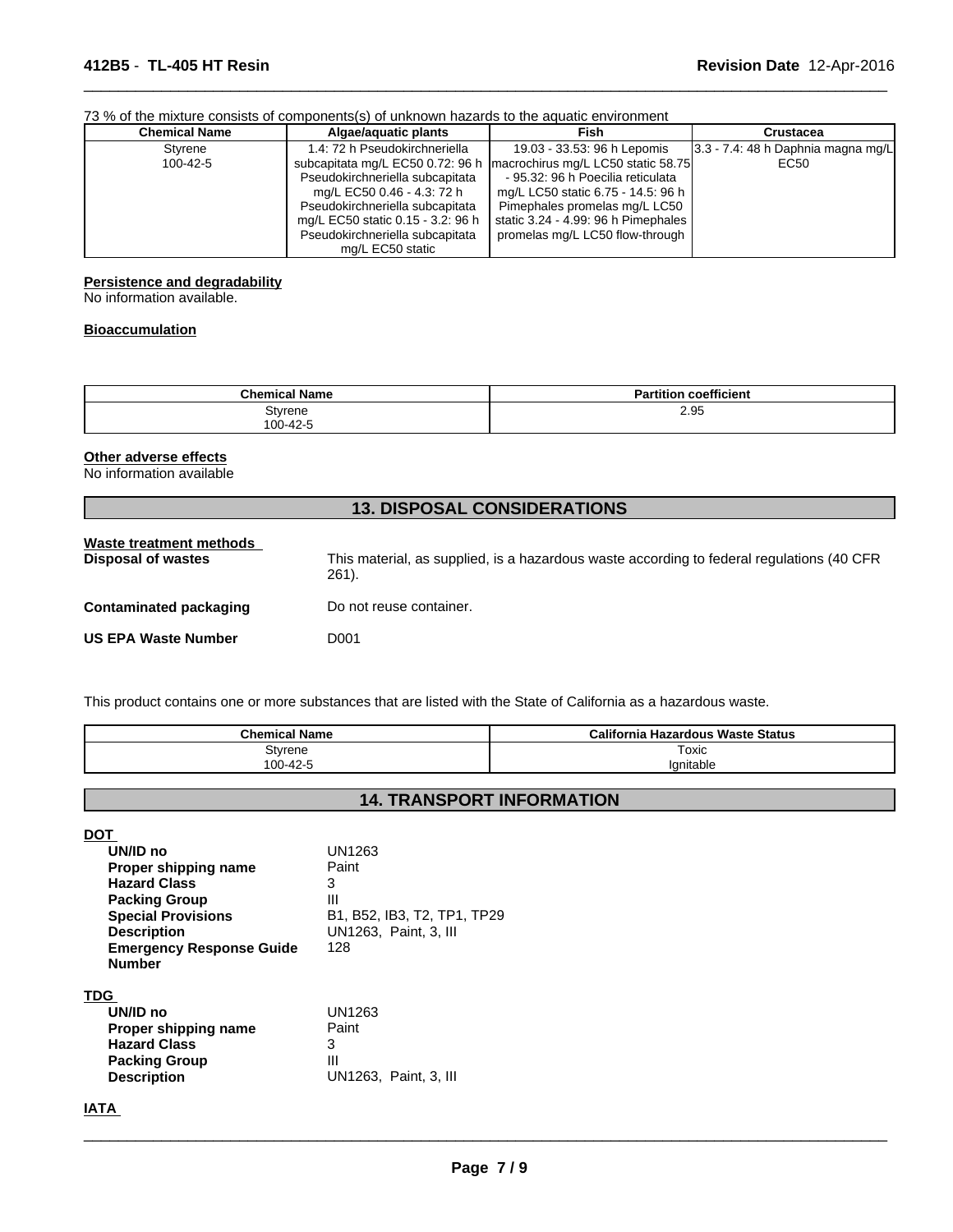| UN/ID no                  | <b>UN1263</b>                     |
|---------------------------|-----------------------------------|
| Proper shipping name      | Paint                             |
| <b>Hazard Class</b>       | 3                                 |
| <b>Packing Group</b>      | Ш                                 |
| <b>ERG Code</b>           | 3L                                |
| <b>Special Provisions</b> | A3, A72, A192                     |
| <b>Description</b>        | UN1263, Paint, 3, III             |
| IMDG                      |                                   |
| UN/ID no                  | UN1263                            |
| Proper shipping name      | Paint                             |
| <b>Hazard Class</b>       | 3                                 |
| <b>Packing Group</b>      | Ш                                 |
| EmS-No                    | $F-E$ , $S-E$                     |
| <b>Special Provisions</b> | 163, 223, 955                     |
| <b>Description</b>        | UN1263, Paint, 3, III (27°C c.c.) |

# **15. REGULATORY INFORMATION**

 $\overline{\phantom{a}}$  ,  $\overline{\phantom{a}}$  ,  $\overline{\phantom{a}}$  ,  $\overline{\phantom{a}}$  ,  $\overline{\phantom{a}}$  ,  $\overline{\phantom{a}}$  ,  $\overline{\phantom{a}}$  ,  $\overline{\phantom{a}}$  ,  $\overline{\phantom{a}}$  ,  $\overline{\phantom{a}}$  ,  $\overline{\phantom{a}}$  ,  $\overline{\phantom{a}}$  ,  $\overline{\phantom{a}}$  ,  $\overline{\phantom{a}}$  ,  $\overline{\phantom{a}}$  ,  $\overline{\phantom{a}}$ 

| <b>International Inventories</b> |          |  |
|----------------------------------|----------|--|
| <b>TSCA</b>                      | Complies |  |
| <b>DSL/NDSL</b>                  | Complies |  |
| <b>EINECS/ELINCS</b>             | Complies |  |
| <b>IECSC</b>                     | Complies |  |
| <b>KECL</b>                      | Complies |  |
| <b>PICCS</b>                     | Complies |  |
| <b>AICS</b>                      | Complies |  |

#### **Legend:**

**TSCA** - United States Toxic Substances Control Act Section 8(b) Inventory **DSL/NDSL** - Canadian Domestic Substances List/Non-Domestic Substances List

**EINECS/ELINCS** - European Inventory of Existing Chemical Substances/European List of Notified Chemical Substances

**ENCS** - Japan Existing and New Chemical Substances

**IECSC** - China Inventory of Existing Chemical Substances

**KECL** - Korean Existing and Evaluated Chemical Substances

**PICCS** - Philippines Inventory of Chemicals and Chemical Substances

**AICS** - Australian Inventory of Chemical Substances

# **US Federal Regulations**

# **SARA 313**

Section 313 of Title III of the Superfund Amendments and Reauthorization Act of 1986 (SARA). This product contains a chemical or chemicals which are subject to the reporting requirements of the Act and Title 40 of the Code of Federal Regulations, Part 372

| <b>Chemical Name</b>                  | <b>SARA 313 - Threshold Values %</b> |  |
|---------------------------------------|--------------------------------------|--|
| Styrene - 100-42-5                    | 0.1                                  |  |
| <b>SARA 311/312 Hazard Categories</b> |                                      |  |
| Acute health hazard                   | Yes                                  |  |
| <b>Chronic Health Hazard</b>          | Yes                                  |  |
| Fire hazard                           | Yes                                  |  |
| Sudden release of pressure hazard     | No                                   |  |
| <b>Reactive Hazard</b>                | No                                   |  |

#### **CWA (Clean Water Act)**

This product contains the following substances which are regulated pollutants pursuant to the Clean Water Act (40 CFR 122.21 and 40 CFR 122.42)

| <b>Chemical Name</b> | <b>CWA - Reportable</b><br>Quantities | <b>CWA - Toxic Pollutants</b> | <b>CWA - Priority Pollutants</b> | <b>CWA - Hazardous</b><br><b>Substances</b> |
|----------------------|---------------------------------------|-------------------------------|----------------------------------|---------------------------------------------|
| Styrene<br>100-42-5  | 1000 lb                               |                               |                                  |                                             |

# **CERCLA**

This material, as supplied, contains one or more substances regulated as a hazardous substance under the Comprehensive